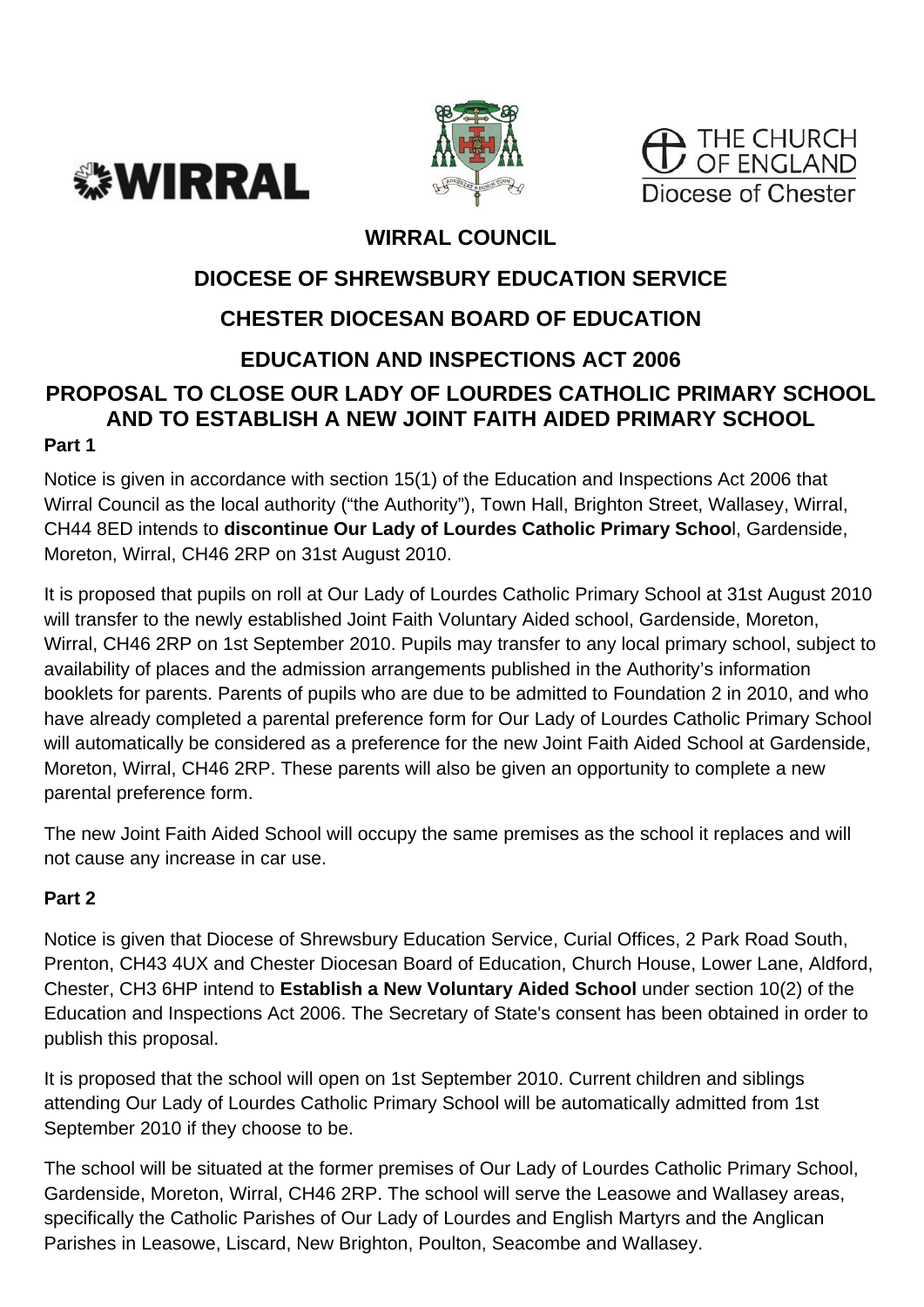The school will be fully Roman Catholic and fully Church of England. It will emphasise for pupils the traditions of both Churches and what they hold in common including respect for other Faiths.

The proposed school will have a Church of England and Roman Catholic religious character and it is confirmed that the proposers intend to ask the Secretary of State to designate the school as a school with such a religious character.

The new school will cater for pupils between the ages of 3 and 11 and provide places for 175 boys and girls. In addition, a further 26 full time equivalent places will be provided for nursery pupils.

The admission number for the school on the opening date will be 25.

The proposed admission arrangements and over-subscription criteria will be published in the Wirral Council booklet for parents. After the legal commitment to children in public care, priority will be given to baptised members of the Roman Catholic Church and the Church of England on a 60:40 ratio from within the designated Roman Catholic parishes of Our Lady of Lourdes and English Martyrs and the Anglican Parishes in Leasowe, Liscard, New Brighton, Poulton, Seacombe and Wallasey.

There are no special arrangements for transport to the new school. Applications for school transport to alternative schools will be considered on the basis of the Authority's published school transport policy.

This Notice is an extract from the complete proposal. The complete proposal can be downloaded or viewed on-line at www.wirral-mbc.gov.uk/PrimaryPlaces/Leasowe.asp or a paper or CD-ROM copy can be requested by calling 0151 666 4351 during office hours, or by writing to the address below.

Within six weeks from the date of publication of these proposals, any person may object to or make comments on the proposals by sending them to Howard Cooper, Director of Children's Services, Hamilton Building, Conway Street, Birkenhead, CH41 4FD.

Signed:

illus Coper

Dated this day: 24<sup>th</sup> February 2010

### **EXPLANATORY NOTES**

1) The purpose of this notice is to close Our Lady of Lourdes Catholic Primary School in order to establish a new Joint Faith Aided primary school at the Our Lady of Lourdes site. Places will be provided for all children who attend Our Lady of Lourdes Catholic Primary School at the new school.

2) The new school will serve the Catholic parishes in Leasowe (Our Lady of Lourdes) and Wallasey (English Martyrs), and the Anglican parishes in Leasowe (St Chad), Wallasey (St Nicholas and St Hilary), New Brighton (St James and All Saints), Liscard (The Resurrection), Poulton (St Luke) and Seacombe (St Paul).

3) The Authority's information booklets for parents are available on request from the Children and Young People's Department by calling 0151 606 2000 during office hours, or on-line at:

www.wirral-mbc.gov.uk/admissions/cover.asp

4) The two proposals are linked.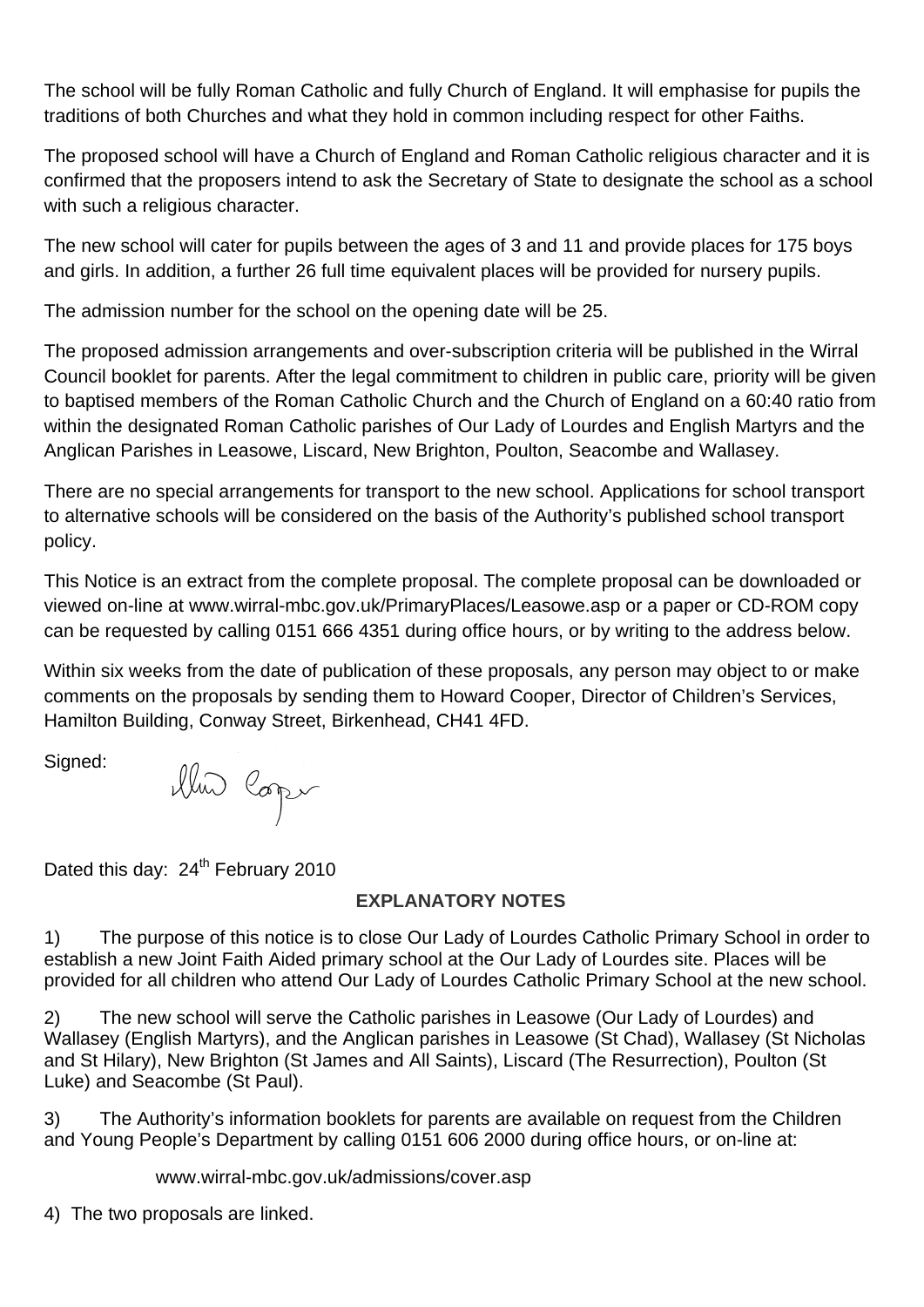# MATTERS TO BE SPECIFIED IN SECTION 15 PROPOSALS TO DISCONTINUE A SCHOOL

### **Extract of Schedule 4 to The School Organisation (Establishment and Discontinuance of Schools)(England) Regulations 2007 (as amended):**

### **Contact details**

1. The name of the LA or governing body publishing the proposals, and a contact address, and the name of the school it is proposed that should be discontinued.

Wirral Council, Town Hall, Brighton Street, Wallasey, Wirral, CH44 8ED

### **Implementation**

2. The date when it is planned that the proposals will be implemented, or, where the proposals are to be implemented in stages, information about each stage and the date on which each stage is planned to be implemented.

#### 31<sup>st</sup> August 2010

### **Consultation**

3. A statement to the effect that all applicable statutory requirements to consult in relation to the proposals were complied with.

All applicable statutory requirements to consult in relation to the proposals have been complied with. Public consultations were originally held during January to March 2007, including a consultation meeting at Our Lady of Lourdes Catholic Primary School on 7<sup>th</sup> March 2007. More recently, a consultation was held in November 2008 to January 2009, including a consultation meeting at Our Lady of Lourdes Catholic Primary School on  $3<sup>rd</sup>$  December 2008. All statutory consultees were consulted in accordance with the relevant DCSF guidance and statutory requirements.

4. Evidence of the consultation before the proposals were published including:

a) a list of persons and/or parties who were consulted;

- b) minutes of all public consultation meetings;
- c) the views of the persons consulted; and

d) copies of all consultation documents and a statement of how these were made available.

The Council has been reviewing Wirral primary school provision on an area by area basis since Autumn 2004. The review of the Leasowe small planning area, in which Our Lady of Lourdes Catholic Primary School is situated, began in October 2006 with pre-consultation meetings involving headteachers and chairs of governors of all the schools in the area, as well as Diocesan Authorities and ward members. A number of options for change arose, and were approved for formal consultation by Cabinet. Leaflets and comments forms were provided to all parents, and at schools and local libraries. A dedicated website was established, including a feedback form, and the consultation was advertised in the press. Public meetings were held during Spring term 2007 at each of the schools named in the options.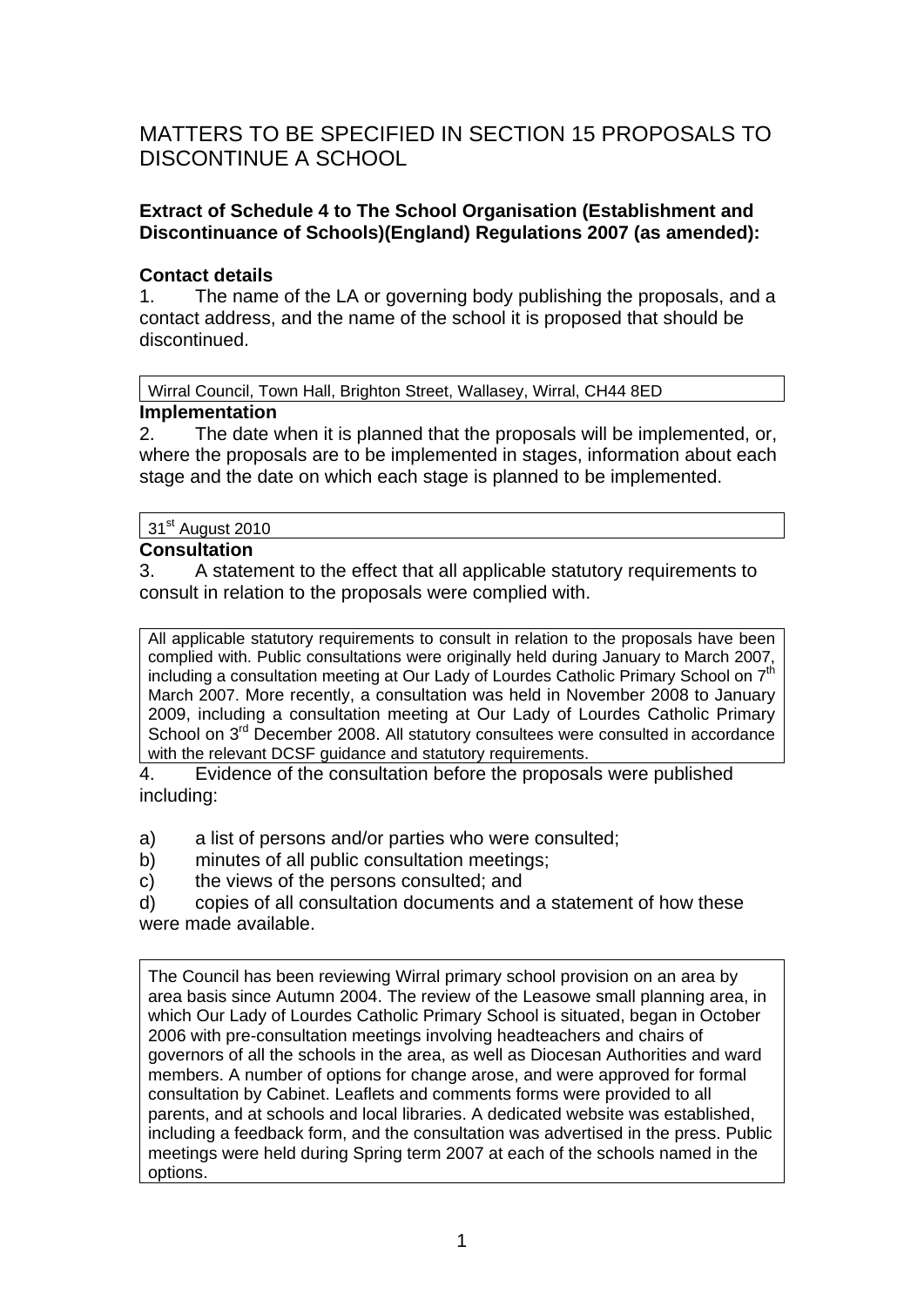The outcome of this consultation was described in the  $20<sup>th</sup>$  June 2007 report to Cabinet. At this time, Cabinet's decision was that the Anglican Diocese of Chester and Catholic Diocese of Shrewsbury should be given all necessary support with regard to the proposal. Discussions between the Authority and the two Diocesan bodies proceeded over the following year.

 A common view between the two Diocese on how to proceed having been reached, due to the time elapsed since the original consultation, a further consultation document was produced by the two Dioceses, and a further consultation meeting was held in December 2008. The consultation document was sent via the schools to parents/carers of pupils attending Our Lady of Lourdes Catholic Primary School, Leasowe Primary School, Leasowe Early Years Centre and Castleway Primary School, as well as to the headteachers of primary schools in the North and South Wallasey and Moreton planning areas and all statutory consultees. The consultation leaflet is attached as Appendix A.

The consultation closed on  $16<sup>th</sup>$  January 2009. During this period 94 responses were received. The breakdown by school and respondent type is as follows.

| School                    | Total | Parent | <b>Staff</b> | Governor |
|---------------------------|-------|--------|--------------|----------|
| Castleway                 |       |        | 0            |          |
| Leasowe                   | 42    | 24     | 15           | 3        |
| Leasowe EYC               |       |        | 0            |          |
| Our Lady<br>Οt<br>Lourdes | 49    | 30     | 15           | 5        |
| <b>Sacred Heart</b>       |       |        | 0            |          |

The anonymised responses are attached as Appendix B.

The consultation meeting on  $3<sup>rd</sup>$  December 2008 was attended by 33 persons, including two ward councillors, 9 parents, 17 staff members and 7 governors (some also parents or staff).

The points raised by consultees are summarized as follows:

- Size and surplus places
- Impact on other schools, especially Leasowe Primary School
- Concerns about the consultation process
- Concerns about religious issues
- Concerns about traffic and road safety
- Removal of choice

The outcome of the additional consultation period was reported to Cabinet on  $19<sup>th</sup>$ March 2009. Cabinet's decision was that approval should be given for the two Diocesan bodies to submit an application to the Secretary of State in order to seek a waiver of the requirement to hold a competition in this case, and that this being received, statutory notices should be published in relation to this proposal. The waiver request was submitted on 7<sup>th</sup> April 2009. Approval was received on 17th July 2009. The opening date in the approval was originally given as 1st September 2009, however the delay in receiving Secretary of State approval did not allow sufficient time to open the new school by September 2009, and consequently this proposal is being published to close the predecessor school at the next natural break in the Academic year in September 2010.

#### **Objectives**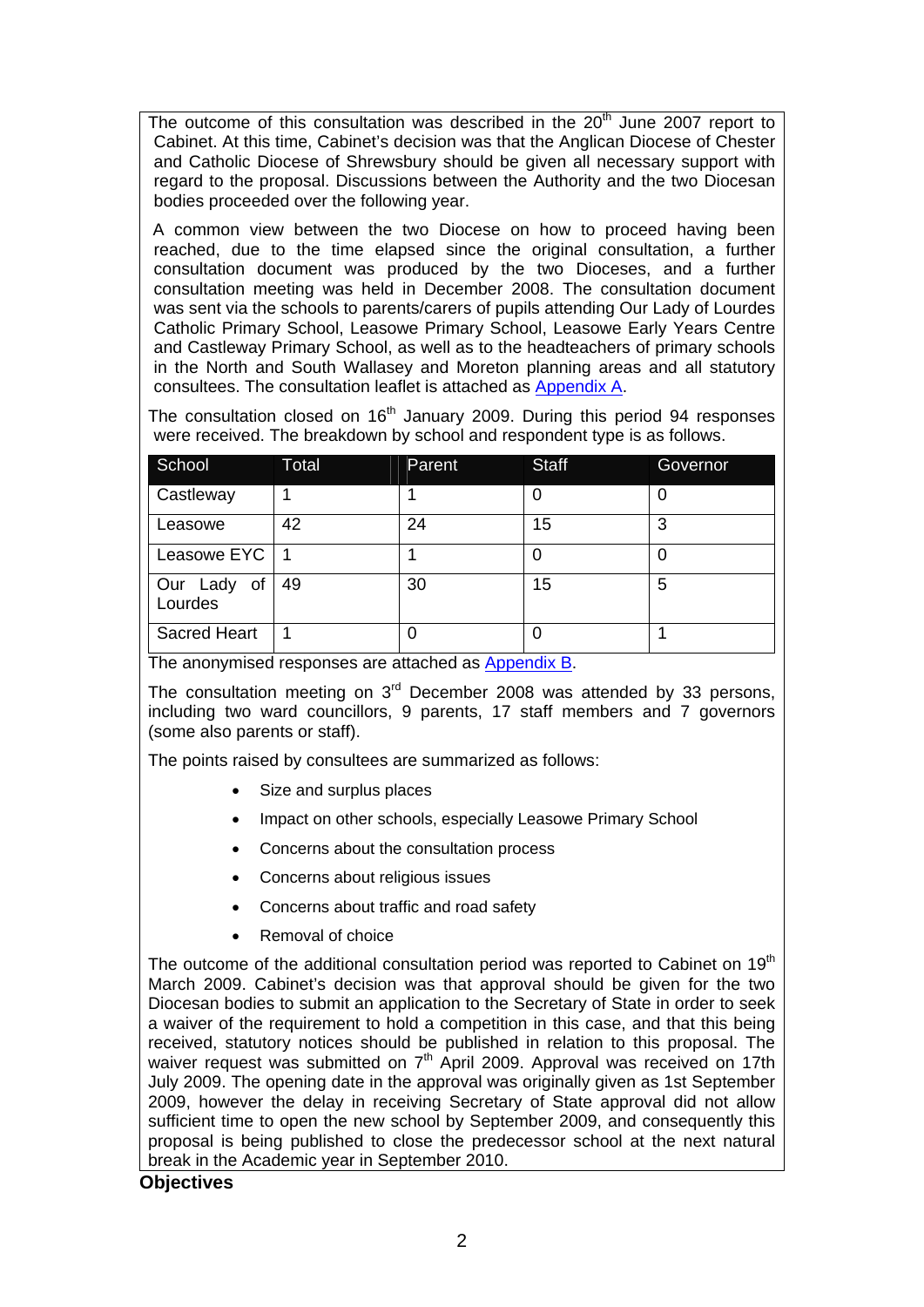5. The objectives of the proposal.

To discontinue Our Lady of Lourdes Catholic Primary School.

### **Standards and Diversity**

6. A statement and supporting evidence indicating how the proposals will impact on the standards, diversity and quality of education in the area.

The proposal is linked to the establishment of a Joint Faith Church of England and Catholic Aided primary school of the same size on the same site. This will increase diversity of education in the area.

### **Provision for 16-19 year olds**

7. Where the school proposed to be discontinued provides sixth form education, how the proposals will impact on:

- a) the educational or training achievements;
- b) participation in education or training; and
- c) the range of educational or training opportunities,

for 16-19 year olds in the area.

### N/A

#### **Need for places**

8. A statement and supporting evidence about the need for places in the area including whether there is sufficient capacity to accommodate displaced pupils.

The proposal is linked to the establishment of a Joint Faith Aided school of the same size on the same site. Former pupils of the Catholic Aided school are expected to transfer to the new Joint Faith school, although parents may choose to apply to transfer to alternative schools in the area, subject to the availability of places and the Key Stage 1 Infant Class size limit.

9. Where the school has a religious character, a statement about the impact of the proposed closure on the balance of denominational provision in the area and the impact on parental choice.

The establishment of a Joint Faith Aided school of the same size on the same site will not reduce denominational provision in the area. Parental choice for a Church of England school will be increased, as there is no such school in the area served at present.

### **Current School Information**

10. Information as to the numbers, age range, sex and special educational needs of pupils (distinguishing between boarding and day pupils) for whom provision is made at the school.

Our Lady of Lourdes Catholic Primary School has 175 day only places for boys and girls aged 4 to 11, and a 52 place (26 FTE) nursery. In January 2009 it was attended by 104 pupils plus 29 F1 children. There is no LA designated SEN base or class.

### **Displaced Pupils**

11. Details of the schools or FE colleges which pupils at the school for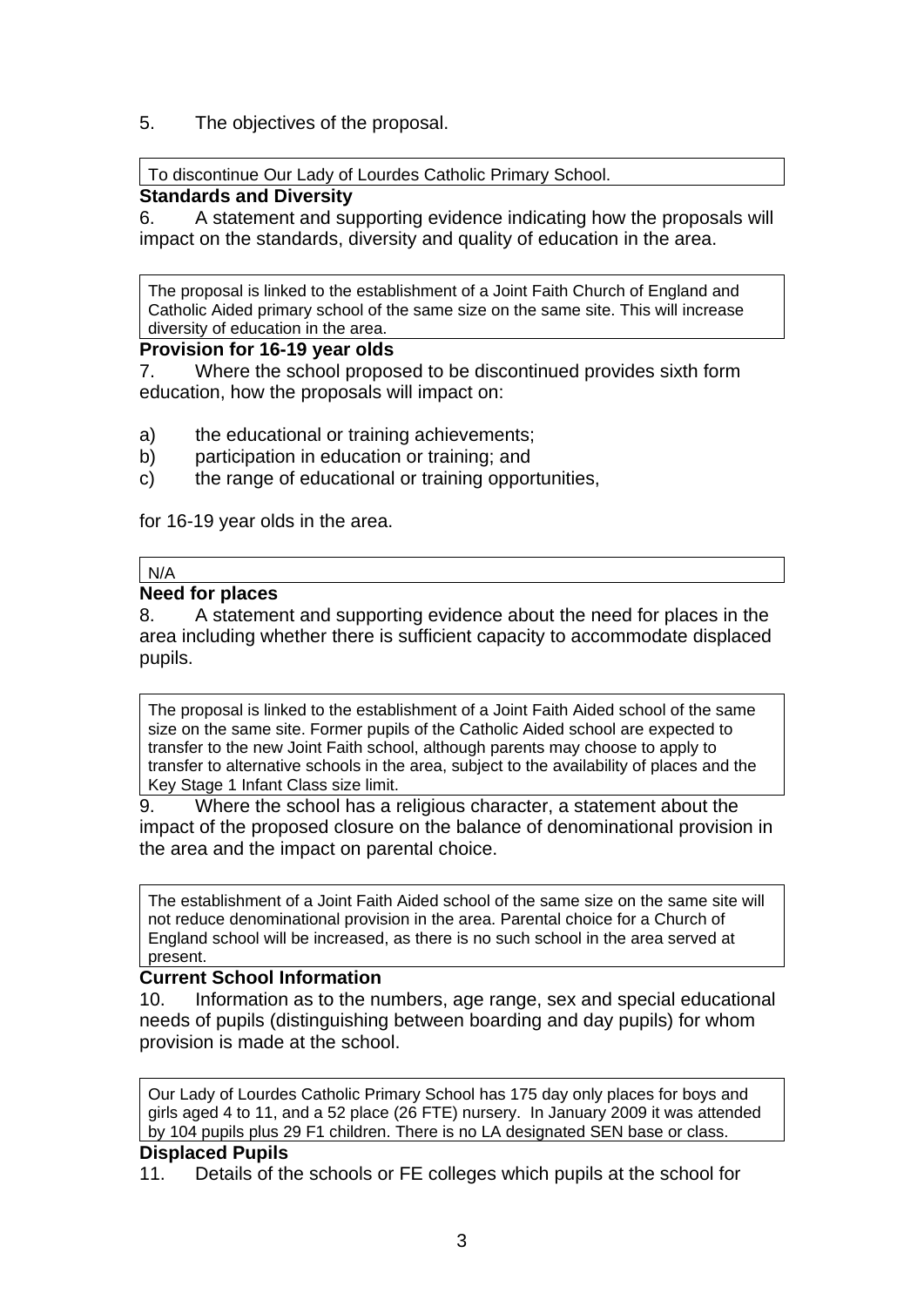whom provision is to be discontinued will be offered places, including:

a) any interim arrangements;

b) where the school included provision that is recognised by the LA as reserved for children with special educational needs, the alternative provision to be made for pupils in the school's reserved provision; and

c) in the case of special schools, alternative provision made by LAs other than the authority which maintains the school.

It is proposed that pupils on roll at Our Lady of Lourdes Catholic Primary School at 31st August 2010 will transfer to the newly established Joint Faith Voluntary Aided school, Gardenside, Moreton, Wirral, CH46 2RP on the 1st September 2010 or the nearest practicable date thereafter. Pupils may transfer to any local primary school, subject to availability of places and the admission arrangements published in the Authority's information booklets for parents. Parents of pupils who are due to be admitted to Foundation 2 in 2010, and who have already completed a parental preference form for Our Lady of Lourdes Catholic Primary School will automatically be considered as a preference for the new Joint Faith Aided School at Gardenside, Moreton, Wirral, CH46 2RP. These parents will also be given an opportunity to complete a new parental preference form.

12. Details of any other measures proposed to be taken to increase the number of school or FE college places available in consequence of the proposed discontinuance.

No other measures to increase places are proposed.

### **Impact on the Community**

13. A statement and supporting evidence about the impact on the community and any measures proposed to mitigate any adverse impact.

The proposal is linked to the establishment of a Joint Faith Voluntary Aided school on the same site and will no adverse impact on the community.

14. Details of extended services the school offered and what it is proposed for these services once the school has discontinued.

The proposal is linked to the establishment of a Joint Faith Voluntary Aided school on the same site and will no adverse impact on the extended services.

### **Travel**

15. Details of the length and journeys to alternative provision.

The proposal is linked to the establishment of a Church of England Voluntary Controlled school on the same site. Existing pupils are guaranteed a place in the new school.

16. The proposed arrangements for travel of displaced pupils to other schools including how they will help to work against increased car use.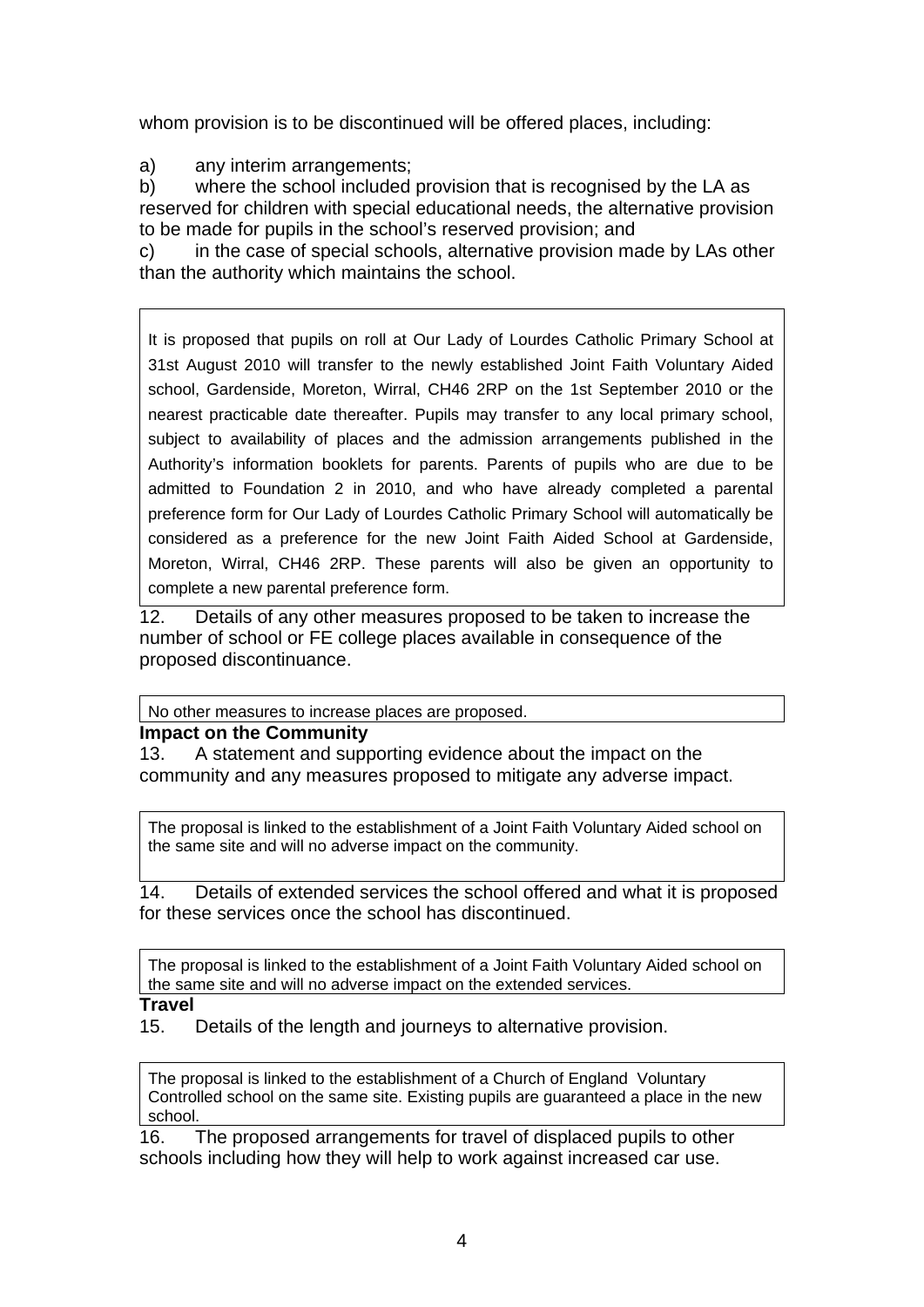Applications for free transport to alternative primary schools will be considered under the guidance in the Authority's Information booklets for parents. There will be no impact on travel as pupils are guaranteed a place at the new school on the same site.

### **Related Proposals**

17. A statement as to whether in the opinion of the LA or governing body, the proposals are related to any other proposals which may have been, are, or are about to be published.

The proposal is linked to a proposal by the Diocese of Chester and Diocese of Shrewsbury to establish a Joint Church of England and Catholic Aided school on the existing site.

### **Rural Primary Schools**

18. Where proposals relate to a rural primary school designated as such by an order made for the purposes of section 15, a statement that the LA or ghe governing body (as the case may be) considered:

- a) the likely effect of discontinuance of the school on the local community;
- b) the availability, and likely cost to the LA, of transport to other schools;
- c) any increase in the use of motor vehicles which is likely to result from
- the discontinuance of the school, and the likely effects of any such increase; and

d) any alternatives to the discontinuance of the school,

as required by section 15(4)

### N/A

### **Maintained nursery schools**

19. Where proposals relate to the discontinuance of a maintained nursery school, a statement setting out:

a) the consideration that has been given to developing the school into a children's centre and the grounds for not doing so;

b) the LA's assessment of the quality and quantity of alternative provision compared to the school proposed to be discontinued and the proposed arrangements to ensure the expertise and specialism continues to be available; and

c) the accessability and convenience of replacement provision for local parents.

### N/A

### **Special educational provision**

20. Where existing provision that is recognised by the LA as reserved for pupils with special educational needs is being discontinued, a statement as to how the LA or the governing body believes the proposal is likely to lead to improvements in the standard, quality and/or range of the educational provision for these children.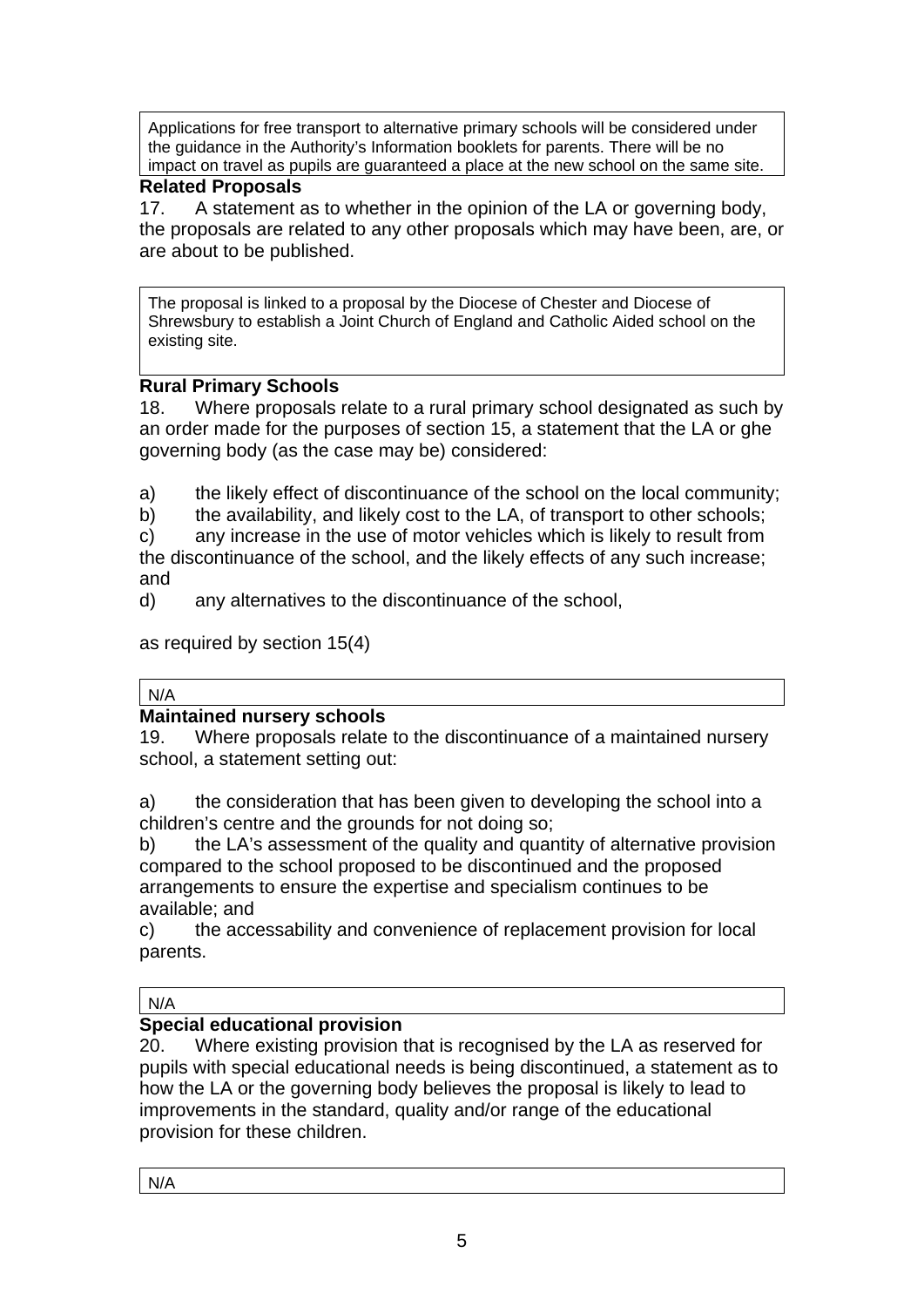### **Information required to be included in** section 10 and 11 Complete Proposals **to establish a mainstream school outside of a competition.**

*Enter the information required in the expandable boxes below.* 

### **Extract of Part 1 of Schedule 3 to The School Organisation (Establishment and Discontinuance of Schools)(England) Regulations 2007 (as amended):**

### **Contact Details**

1. The name of the proposer or proposers and a contact address.

Diocese of Shrewsbury Education Service, Curial Offices, 2 Park Road South, Birkenhead, CH43 4UX

Chester Diocesan Board of Education, Church House, Lower Lane, Aldford, Chester, CH3 6HP

2. Whether the proposals are being submitted independently or jointly with another proposer or proposers.

Jointly.

### **Category**

3. The type of school that it is proposed be established (a foundation school and, if so, whether it is to have a foundation, a voluntary school or a community school) and, if required by section 10, a statement that the Secretary of State's consent has been obtained to publication of the proposals.

Church of England and Catholic Aided. The Secretary of State's consent has been obtained to publish the proposals.

### **Consultation**

4. A statement to the effect that all applicable statutory requirements to consult in relation to the proposals have been complied with.

All applicable statutory requirements to consult in relation to the proposals have been complied with. Public consultations were originally held during January to March 2007, including a consultation meeting at Our Lady of Lourdes Catholic Primary School on 7<sup>th</sup> March 2007. More recently, a consultation was held in November 2008 to January 2009, including a consultation meeting at Our Lady of Lourdes Catholic Primary School on 3<sup>rd</sup> December 2008. All statutory consultees were consulted in accordance with the relevant DCSF guidance and statutory requirements.

5. Evidence of the consultation before the proposals were published including —

- a) a list of persons and/or parties who were consulted;
- b) minutes of all public consultation meetings;
- c) the views of the persons consulted; and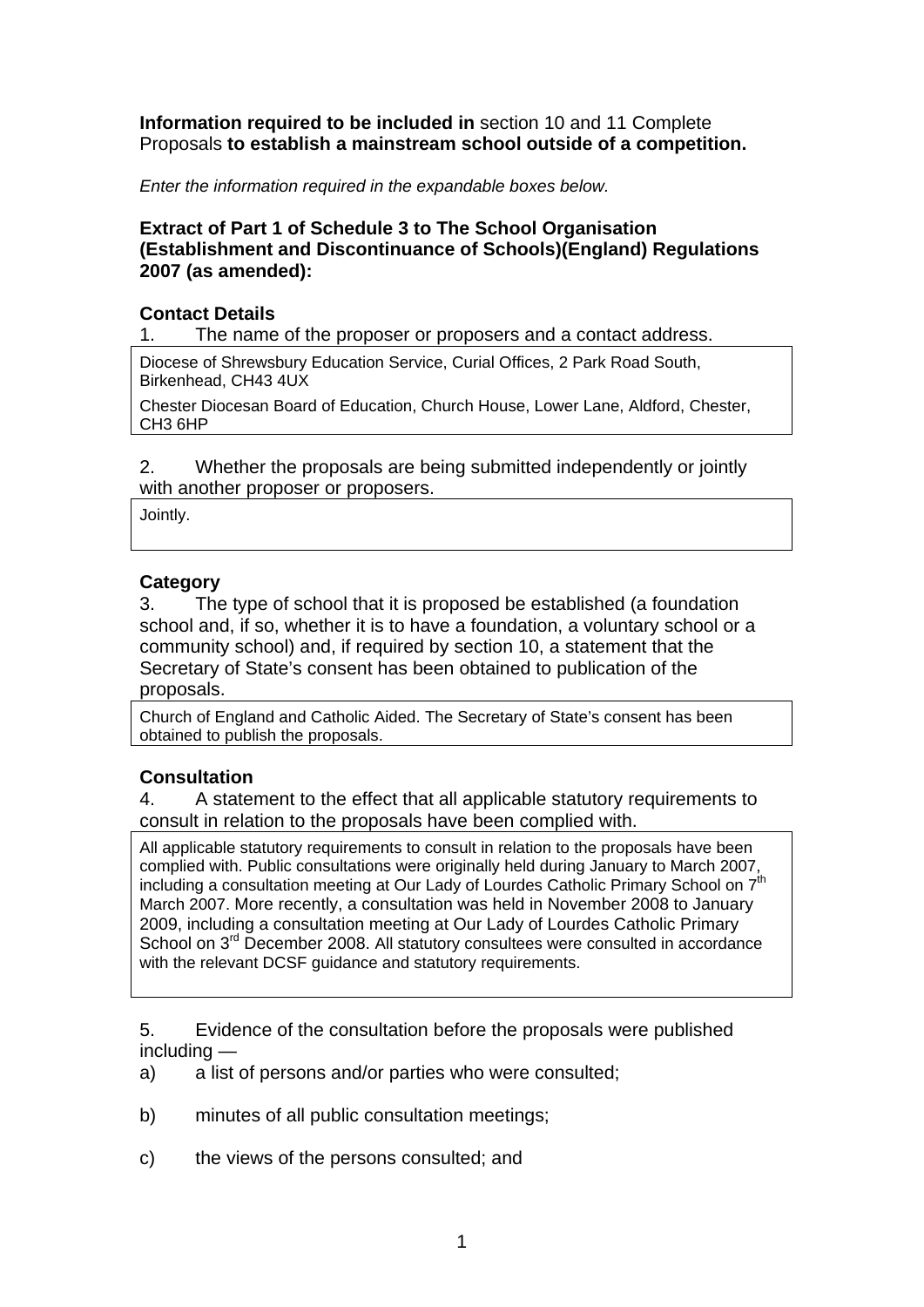#### d) copies of all consultation documents and a statement of how these were made available.

The Council has been reviewing Wirral primary school provision on an area by area basis since Autumn 2004. The review of the Leasowe small planning area, in which Our Lady of Lourdes Catholic Primary School is situated, began in October 2006 with pre-consultation meetings involving headteachers and chairs of governors of all the schools in the area, as well as Diocesan Authorities and ward members. A number of options for change arose, and were approved for formal consultation by Cabinet. Leaflets and comments forms were provided to all parents, and at schools and local libraries. A dedicated website was established, including a feedback form, and the consultation was advertised in the press. Public meetings were held during Spring term 2007 at each of the schools named in the options.

The outcome of this consultation was described in the  $20<sup>th</sup>$  June 2007 report to Cabinet. At this time, Cabinet's decision was that the Anglican Diocese of Chester and Catholic Diocese of Shrewsbury should be given all necessary support with regard to the proposal. Discussions between the Authority and the two Diocesan bodies proceeded over the following year.

 A common view between the two Diocese on how to proceed having been reached, due to the time elapsed since the original consultation, a further consultation document was produced by the two Dioceses, and a further consultation meeting was held in December 2008. The consultation document was sent via the schools to parents/carers of pupils attending Our Lady of Lourdes Catholic Primary School, Leasowe Primary School, Leasowe Early Years Centre and Castleway Primary School, as well as to the headteachers of primary schools in the North and South Wallasey and Moreton planning areas and all statutory consultees. The consultation leaflet is attached as Appendix A.

| School                 | Total | Parent | <b>Staff</b> | Governor |
|------------------------|-------|--------|--------------|----------|
| Castleway              |       |        |              |          |
| Leasowe                | 42    | 24     | 15           | 3        |
| Leasowe EYC            | 1     |        |              |          |
| Our Lady of<br>Lourdes | 49    | 30     | 15           | 5        |
| Sacred Heart           | 1     |        |              |          |

The consultation closed on 16<sup>th</sup> January 2009. During this period 94 responses were received. The breakdown by school and respondent type is as follows.

The anonymised responses are attached as Appendix B.

The consultation meeting on  $3<sup>rd</sup>$  December 2008 was attended by 33 persons, including two ward councillors, 9 parents, 17 staff members and 7 governors (some also parents or staff).

The points raised by consultees are summarized as follows:

- Size and surplus places
- Impact on other schools, especially Leasowe Primary School
- Concerns about the consultation process
- Concerns about religious issues
- Concerns about traffic and road safety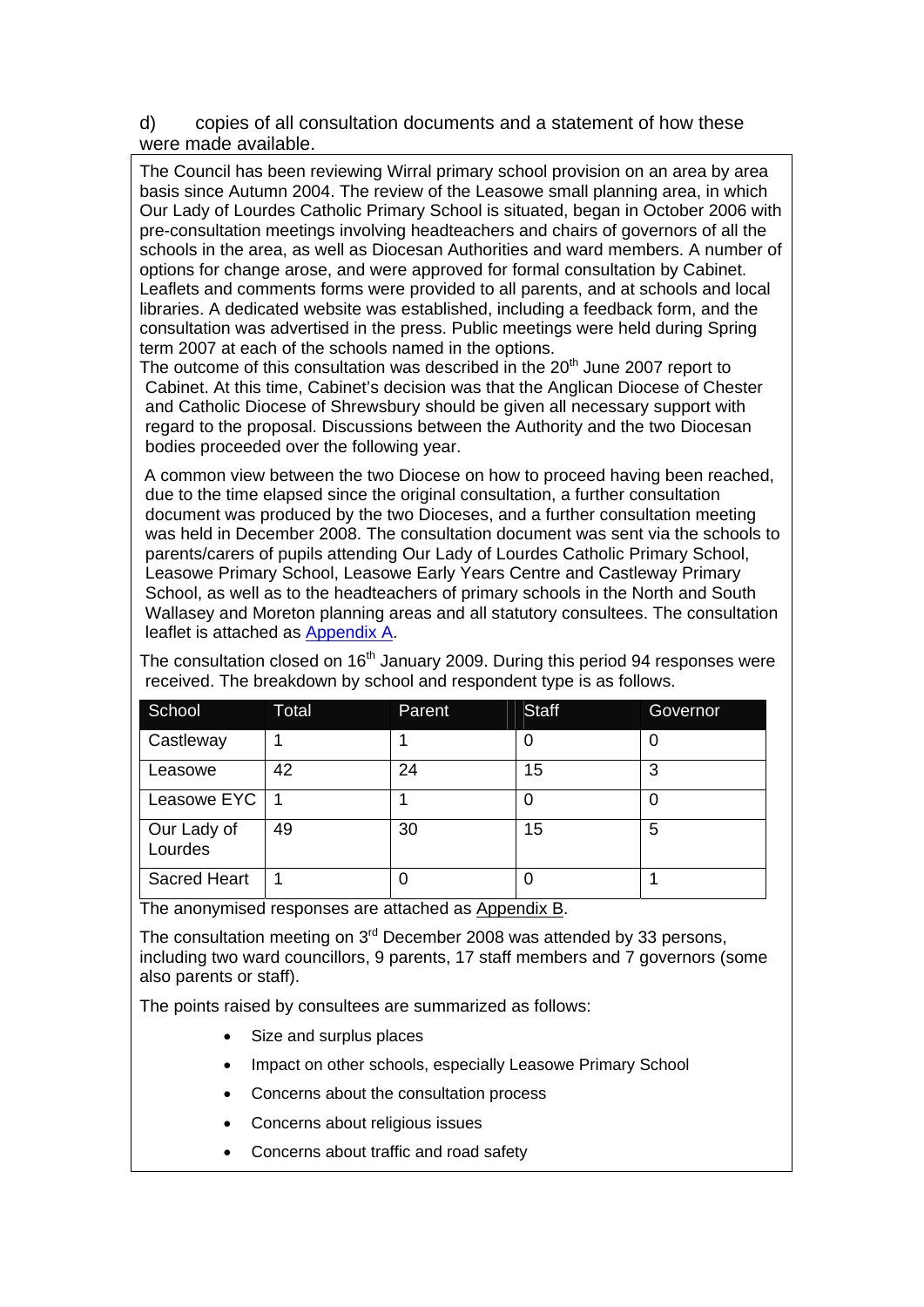#### Removal of choice

The outcome of the additional consultation period was reported to Cabinet on 19 $<sup>th</sup>$ </sup> March 2009. Cabinet's decision was that approval should be given for the two Diocesan bodies to submit an application to the Secretary of State in order to seek a waiver of the requirement to hold a competition in this case, and that this being received, statutory notices should be published in relation to this proposal. The waiver request was submitted on  $7<sup>th</sup>$  April 2009. Approval was received on 17<sup>th</sup> July 2009. The opening date in the approval was originally given as  $1<sup>st</sup>$  September 2009, however the delay in receiving Secretary of State approval did not allow sufficient time to open the school by September 2009, and consequently this proposal is being published to open the school at the next natural break in the Academic year in September 2010.

### **Objectives**

6. The objectives of the proposal.

To establish a Church of England and Catholic Aided Primary school.

#### **Extended Services**

7. Information on the extended services which it is envisaged will be provided on the site of the school.

The school will look to provide a before and after school service plus a holiday club.

### **Pupil numbers and admissions**

8. Information on —

a) the number of pupil places the school should provide;

b) the upper and lower age limits of the school;

c) where it is intended that it should provide sixth form education, the number of pupils for whom it is intended that such education should be provided;

d) where it is intended that it should provide nursery education, the number of pupils for whom it is intended that such education should be provided;

e) where it is intended that the school should provide for boarding pupils, the number of pupils for whom it is intended such facilities should be provided;

f) the number of pupils to be admitted to the school in each relevant age group in the first school year in which the proposals will be implemented or, where it is intended that the proposals should be implemented in stages, the number of pupils to be admitted to the proposed school in each stage that the proposals will be implemented;

g) whether it is proposed that the school should admit pupils of both sexes or boys or girls only and, in the case of a single sex school where it is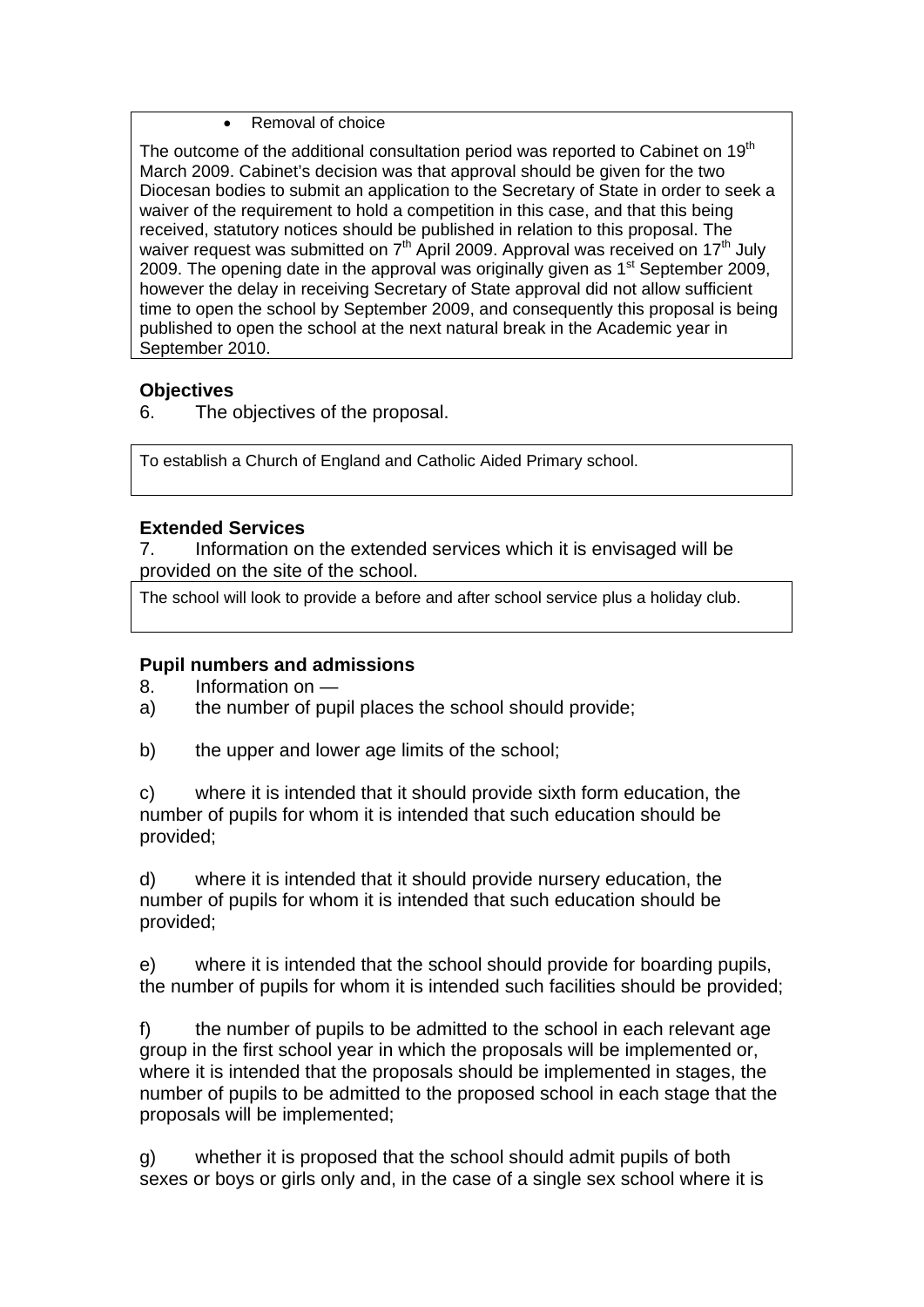intended to provide sixth form education, whether both sexes or boys or girls only are to be admitted to the sixth form.

a) capacity is 175 pupils b) 3 to 11 c) not applicable d) 52 pupils (26 FTE) e) not applicable f) 25 g) both sexes

#### **Ethos/Religious Character**

9. A short statement suitable for publication setting out the proposed ethos of the school, including details of any educational philosophy, which it is proposed that the school will adhere to.

The school is to be conducted as a Catholic school in accordance with the Canon Law and teaching of the Roman Catholic Church and as a Church of England School in accordance with the teaching of the Church of England and in partnership with the churches at parish/deanery and diocesan level. Religious education is to be in accordance with (i) the teachings, doctrines, discipline and general and particular norms of the Roman Catholic Church and (ii) the teachings of the Church of England.

Religious worship is to be in accordance with (i) the rites, practices, discipline and liturgical norms of the Roman Catholic Church and (ii) the rites, practices, discipline and liturgical norms of the Church of England, and at all times the school will serve as a witness to the life and teachings of Jesus Christ.

10. If the school is to have a religious character, confirmation of the religion or religious denomination in accordance with whose tenets religious education will, or may be required to be provided at the school; and a statement that the proposers intend to ask the Secretary of State to designate the school as a school with such a religious character.

The proposed school will have a CofE and Roman Catholic religious character and it is confirmed that the proposers intend to ask the Secretary of State to designate the school as a school with such a religious character.

#### **Area or community that school serves**

11. The area or particular community or communities which the new school is expected to serve.

The new school will serve the Catholic parishes in Leasowe (Our Lady of Lourdes) and Wallasey (English Martyrs), and the Anglican parishes in Leasowe (St Chad), Wallasey (St Nicholas and St Hilary), New Brighton (St James and All Saints), Liscard (The Resurrection), Poulton (St Luke) and Seacombe (St Paul).

#### **Admission Arrangements**

12. An indication of the proposed admission arrangements and oversubscription criteria for the new school including, where the school is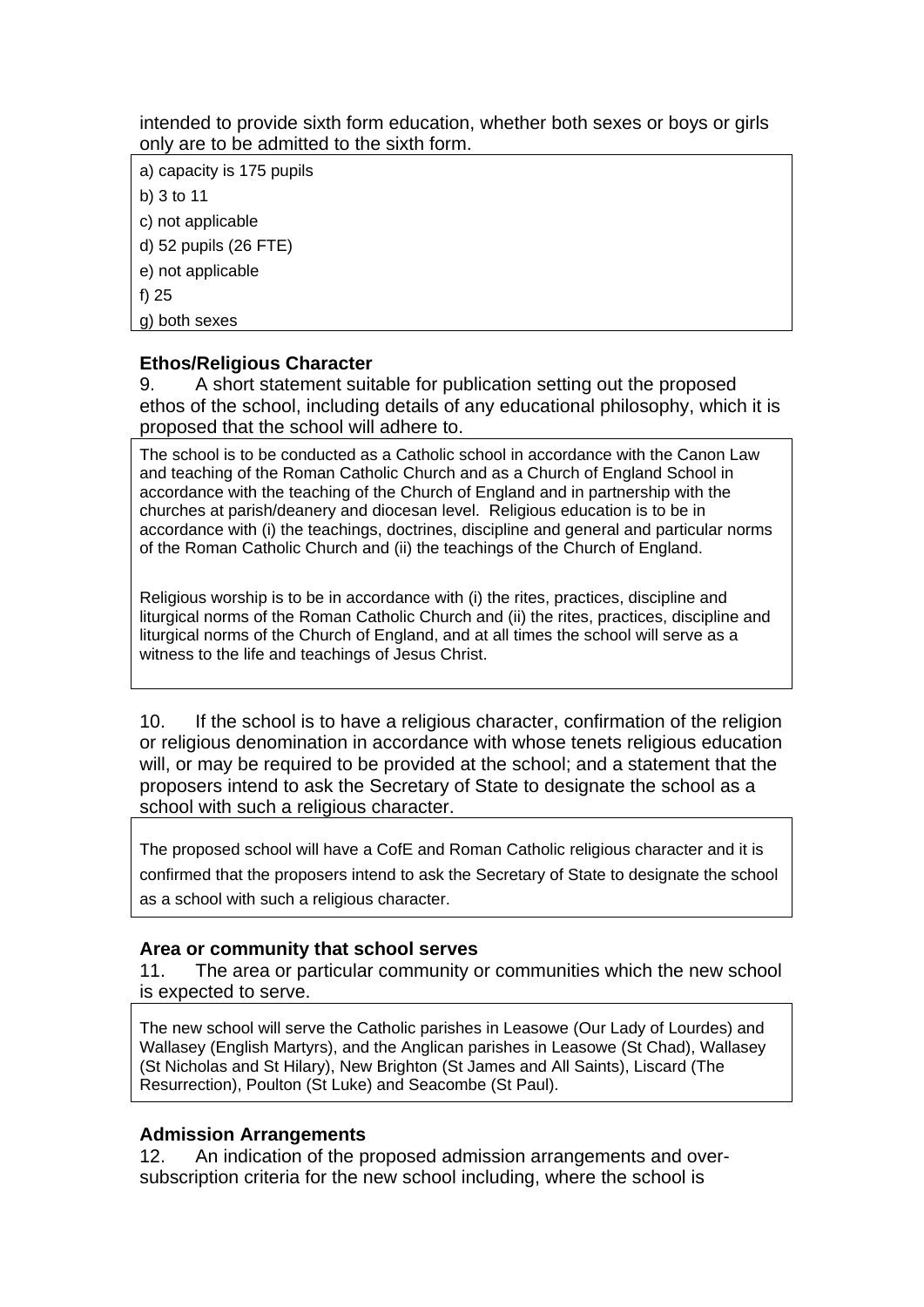proposed to be a foundation or voluntary school or Academy which is to have a religious character —

a) the extent to which priority for places is proposed to be given to children of the school's religion or religious denomination; and

b) the extent, if any, to which priority is to be given to children of other religions or religious denominations or to children having no religion or religious denomination.

The proposed admission arrangements and over-subscription criteria will be published in the Wirral Council booklet for parents. After the legal commitment to children in public care, priority will be given to baptised members of the Roman Catholic Church and the Church of England on a 60:40 ratio from within the designated Roman Catholic parishes of Our Lady of Lourdes and English Martyrs and the Anglican Parishes in Leasowe, Liscard, New Brighton, Poulton, Seacombe and Wallasey.

### **Grammar schools**

13. Where the school is to be established in substitution for one or more discontinued grammar schools, a statement to this effect and a statement that the school may be designated as a grammar school for the purpose of Chapter 2 of Part 3 of SSFA 1998.

NA

### **Schools with a religious character or particular educational philosophy – parental demand**

14. Where the school is —

a) proposed to have a religious character, evidence of the demand in the area for education in accordance with the tenets of the religion; or

b) proposed to adhere to a particular philosophy, evidence of the demand for education in accordance with the philosophy in question that is not already met in other maintained schools or Academies in the area.

The demand for a joint Catholic and Church of England School was evidenced during the consultation exercises and it meets the need for a Church of England given that no such provision exists in the designated area.

### **Sixth Form Education**

15. Where it is proposed that the school will provide sixth form education, how the proposals will —

- a) improve the educational or training achievements;
- b) increase participation in education or training; and
- c) expand the range of educational or training opportunities,

for 16-19 year olds in the area.

NA

**Early Years Provision**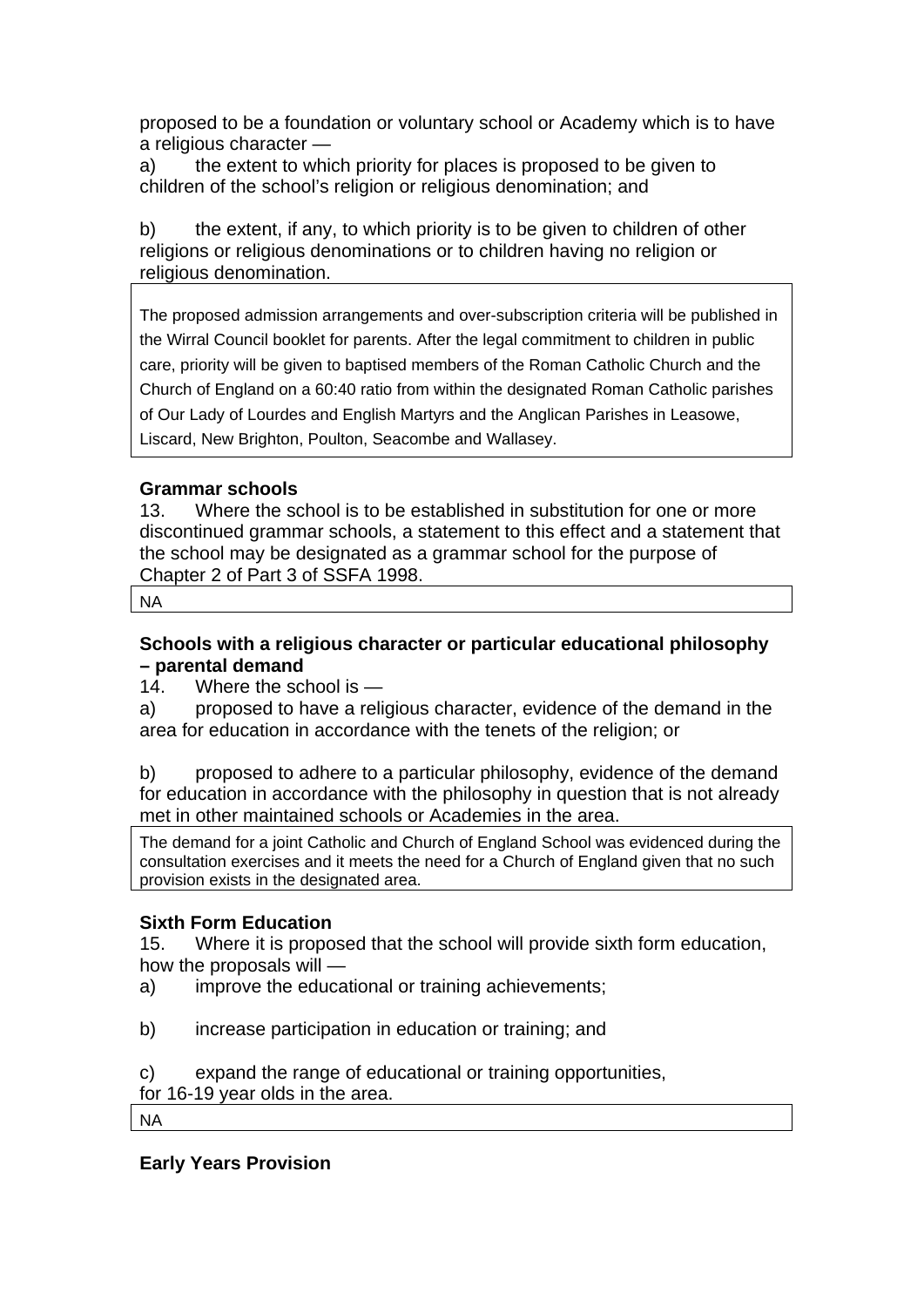16. Where the proposals are to include provision for pupils aged between 2 and 5, the following information must be provided —

a) details of how the early years provision will be organised, including the number of full-time and part-time pupils, the number of places, the number and length of sessions in each week, and the services for disabled children that will be offered;

b) how the school will integrate the early years provision with childcare services, and how the proposals for the establishment of the school are consistent with the integration of early years provision with childcare;

c) evidence of parental demand for additional provision of early years provision;

d) assessment of capacity, quality and sustainability of provision in schools, and in settings outside of the maintained school sector who deliver the Early Years Foundation Stage within 3 miles of the school; and

e) the reasons why schools and settings outside the maintained school sector who deliver the Early Years Foundation Stage within 3 miles of the school and who have spare capacity, cannot make provision for any forecast increase in the numbers of such children.

a) The school will continue to operate a 52 place (26 FTE) LA maintained F1 class. The school is fully DDA compliant.

b) Existing early years provision at Our Lady of Lourdes Catholic Primary School is currently integrated with childcare services and that provision will be carried over into the new School.

c), d) and e) Not applicable. The provision replicates the existing childcare and nursery arrangements provided by the predecessor school, and does not create any additional provision.

### **Specialisms**

17. Whether the school will have any specialisms on implementation and whether the promoter intends to apply to the Secretary of State for the school to be a specialist school from implementation.

NA

### **Effects on Standards and Contributions to School Improvement**

18. Information and supporting evidence on:

a) how the school will contribute to enhancing the diversity and quality of education in the area; and

b) how the school will help to raise the standard of education in the area and contribute to school improvement.

The School will serve the community by providing an education of the highest quality within the context of Christian belief and practices and, by nurturing the aspirations and self esteem of all of the children in its care, contribute to school improvement.

19. Information and supporting evidence on how the proposals will contribute to enabling children and young people to be healthy, stay safe,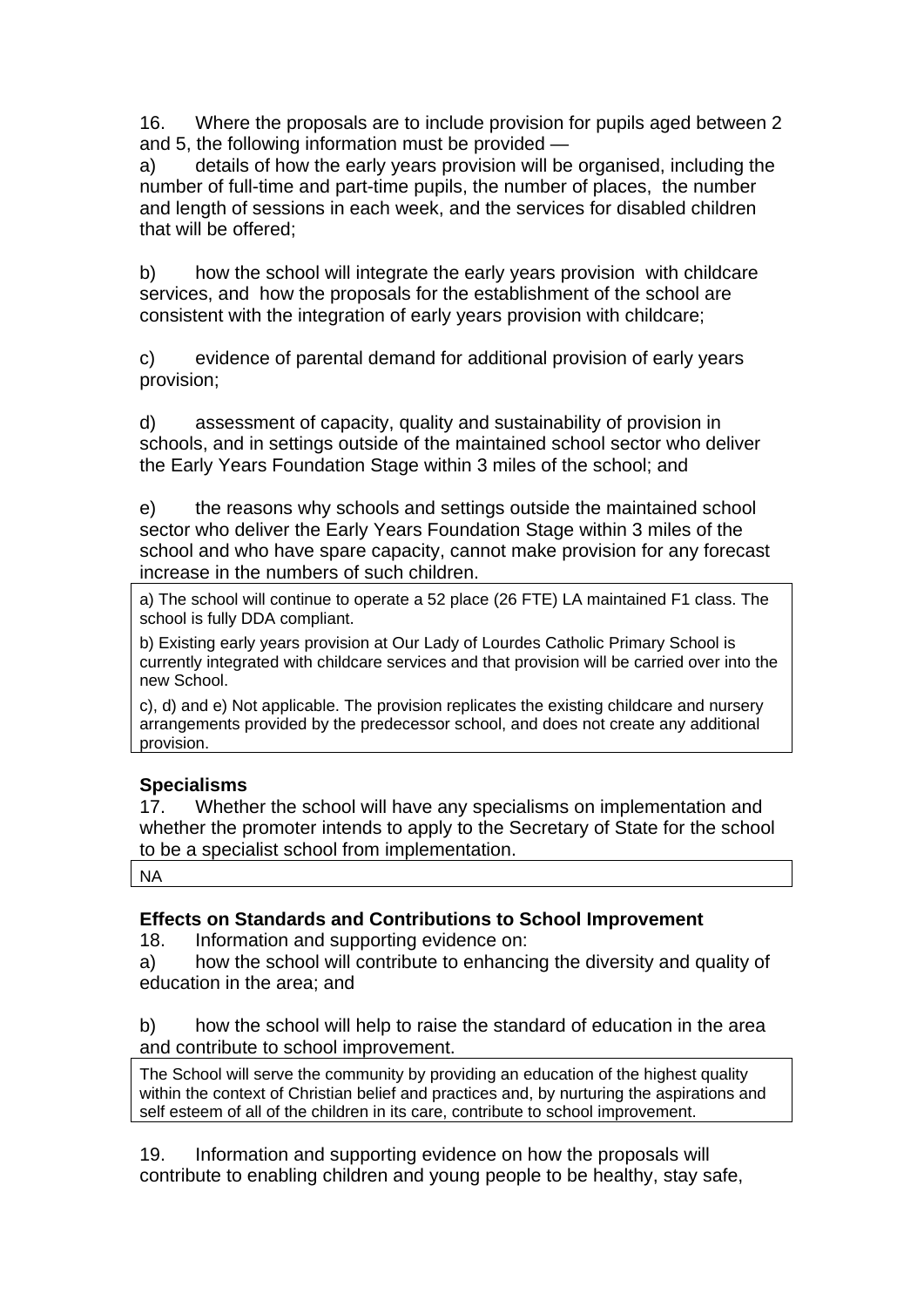enjoy and achieve, make a positive contribution to the community and society, and achieve economic well-being.

The proposal is to create a safe, stimulating, happy and healthy environment where, via an ethos of praise and encouragement, high aspirations for every child will be encouraged in order that they may make a positive contribution to the community and society and achieve economic well being.

### **Community Cohesion**

20. The following information relating to the proposals —

a) how the school will promote and contribute to community cohesion;

b) how the school will increase inclusion and equality of access for all social groups; and

c) how the school will collaborate with other schools, and in relation to secondary school proposals how the new school will collaborate with colleges and training providers.

a)The DCSF in 'Faith in the System' say that 'providers of all schools, including faith schools should encourage collaboration both within and outside their faith communities as a way of promoting community cohesion and integration.'

http://publications.teachernet.gov.uk/eOrderingDownload/FaithInTheSystem.pdf

The Church of England and Catholic Church seek to serve communities and individuals and by working in the community and with other organisations this will add to the promotion of community cohesion.

b) The inclusion of all will be central to the vision of the new School by promoting respect, valuing diversity and ensuring equal opportunities for all social groups. Parents and carers from all backgrounds and especially those who feel insecure in an academic environment will be involved in decision making and the life of the school.

c) As well as continuing to work with the Local Authority and the Catholic Diocese of Shrewsbury, the school will become part of and collaborate with the wider network of Church of England schools across the ten authorities within the Diocese of Chester.

### **Single sex or co-educational school**

21. Where the school is to admit pupils of a single sex —

a) evidence of local demand for single sex education and how this will be met if the proposals are approved; and

b) A statement giving details of the likely effect the alteration will have on the balance of provision of single sex education in the area.

NA

### **Location**

22. A statement about —

a) the location of the site (including, where appropriate, the postal address or addresses if the school is to occupy a split site);

- b) whether the school will occupy a single or split site;
- c) the accessibility of the site (or if the school is to occupy a split site the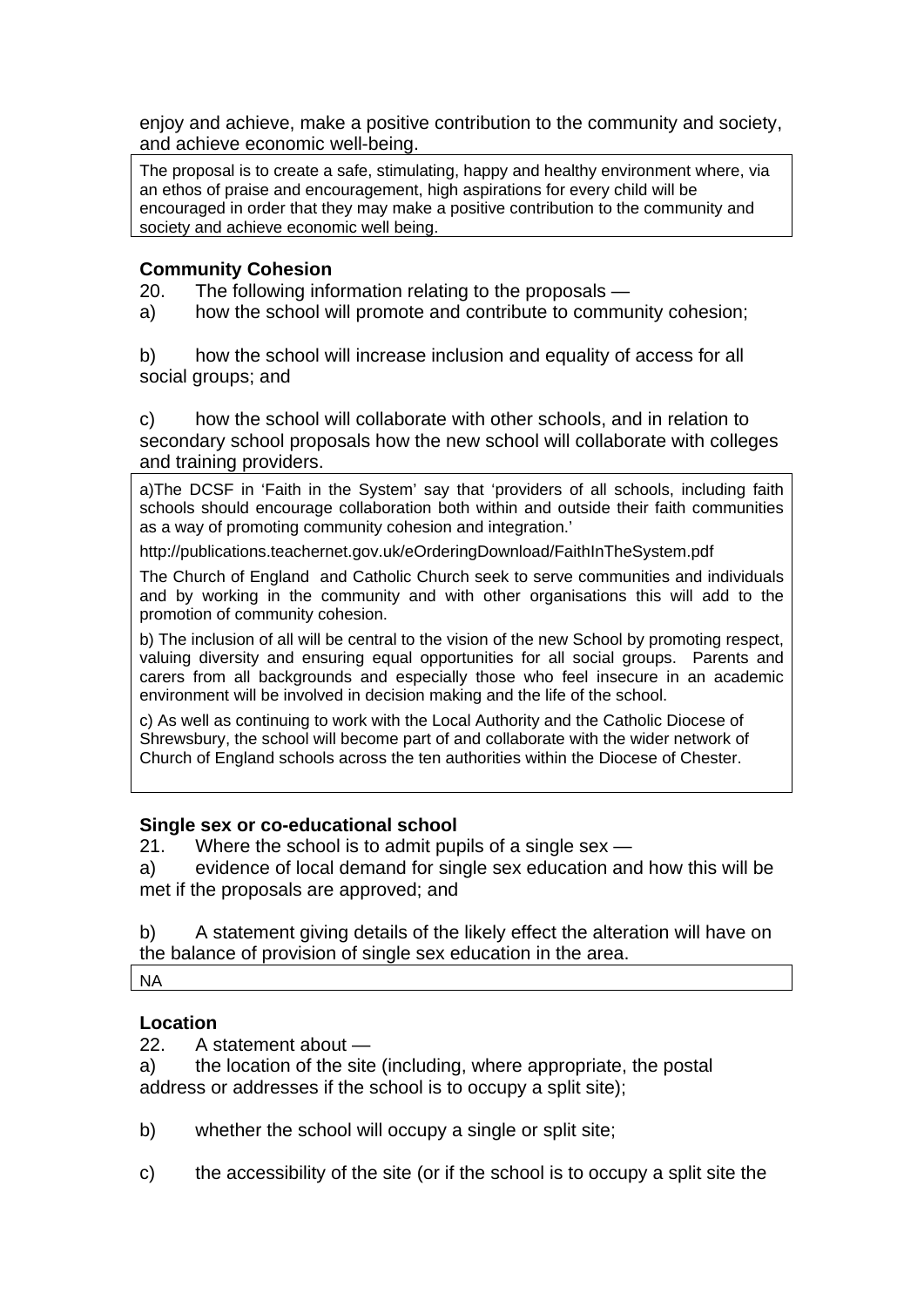accessibility of the accommodation);

d) the current ownership and tenure (freehold or leasehold) of the site and the proposed use of any buildings already on the site;

e) details of the tenure (freehold or leasehold) on which the site of the school will be held, and if the site is to be held on a lease, details of the proposed lease including details of any provisions which could obstruct the governing body or the head teacher in the exercise of any of their functions under any of the Education Acts or place indirect pressures upon funding bodies;

f) whether the site is currently used for the purposes of another school which will no longer be required for the purposes of that school. If so, provide details as to why the site will no longer be required for the purposes of that school; and

g) the estimated costs of providing the site and a statement about how the costs will be met.

a) The former premises of Our Lady of Lourdes Catholic Primary School, Gardenside, Moreton, Wirral, CH46 2RP.

b) Single site

c) Site is fully accessible

d) Site is owned by Trustees of the Diocese of Shrewsbury.

e) The tenure is held on a freehold basis and ownership is vested in the Trustees of the Diocese of Shrewsbury.

f) Predecessor school is Our Lady of Lourdes Catholic Primary School. Closure of that school is entirely linked to the establishment of the Joint Faith school since a change in religious status cannot be achieved any other way.

g) No costs involved. Changes in signage will be met by the school.

### **Implementation**

23. The date when it is planned that the proposals will be implemented, or where the proposals are to be implemented in stages, information about each stage and the date on which each stage is planned to be implemented.

1<sup>st</sup> September 2010

24. Where the proposals are to establish a voluntary controlled or foundation school, a statement as to whether the proposals are to be implemented by the LA or by the proposers, and if the proposals are to be implemented by both,

a) a statement as to the extent that they are to be implemented by each body, and

b) a statement as to the extent to which the capital costs of implementation are to be met by each body.

a) The closure of the current school will be implemented by the LA and the opening of the new school by the Diocese of Shrewsbury and the Diocese of Chester.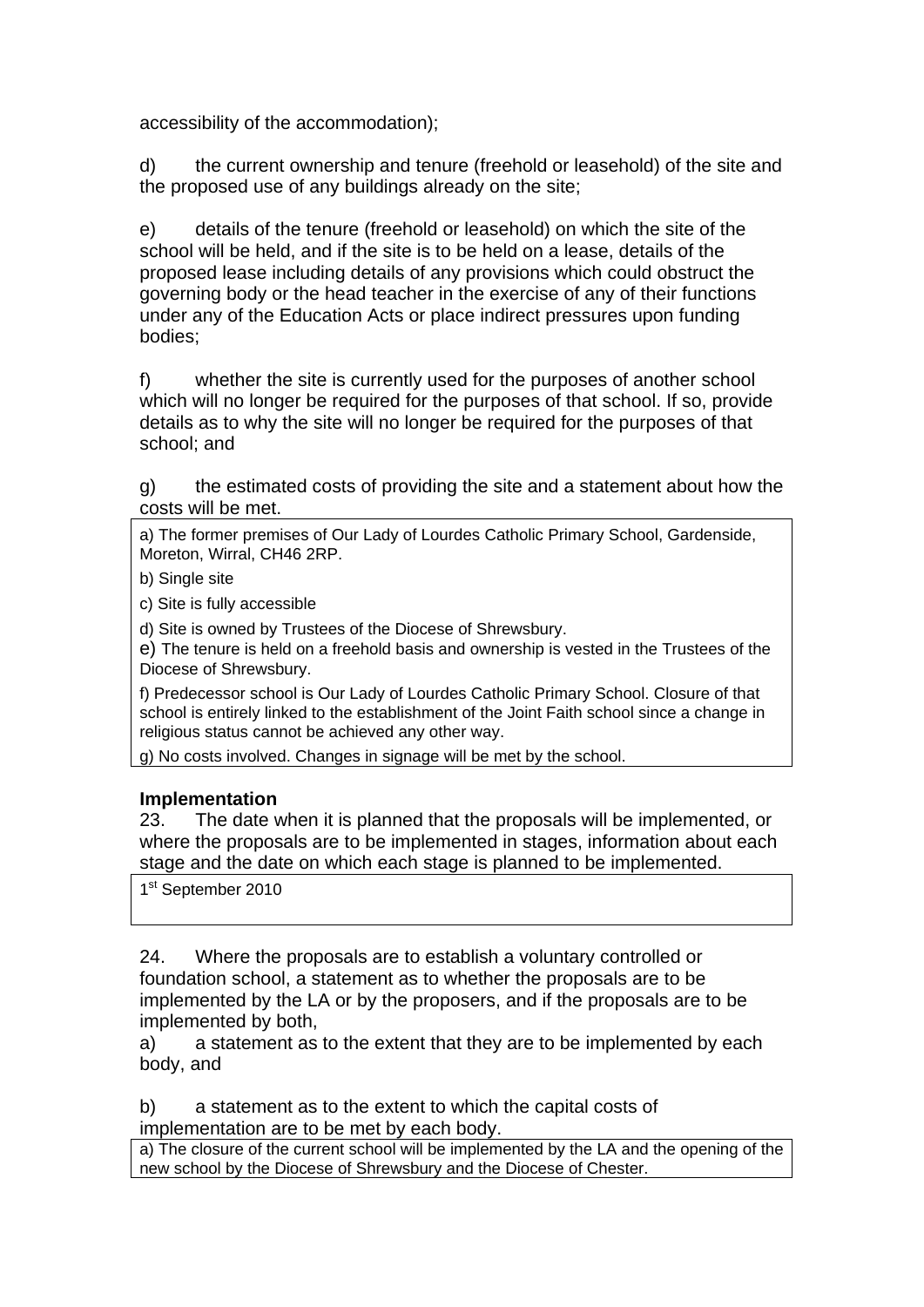b) Capital costs are being met 60% Diocese of Shrewsbury and 40% Diocese of Chester.

### **Project Costs**

25. A statement of the estimated capital cost of the proposals and the extent to which the costs are to be met by the proposers and/or the LA.

Two projects totalling £294,000 are being funded through LCVAP by the proposers.

26. A copy of a confirmation from the Secretary of State or LA or the Learning and Skills Council for England (as the case may be) that funds will be made available (including costs to cover any necessary site purchase).

NA

27. Details of how it is proposed to fund the proposer's share of the capital costs of implementing the proposals (if any).

LCVAP

#### **Travel**

28. The proposed arrangements for travel of pupils to the school.

Pupils currently attending Our Lady of Lourdes Catholic Primary School are expected to continue to attend the new Joint Faith Primary School, using whichever means of transport they are currently using.

Applications for free transport to an alternative primary school will be considered under the guidance issued in the Authority's information booklets for parents.

### **Federation**

29. Details of any proposals for the school to be federated with one or more schools (by virtue of section 24 of EA 2002 and section 12).

None.

### **Curriculum**

30. Confirmation that the school will meet the general requirements in relation to curriculum contained in section 78 of EA 2002 and an outline of any provision that will be in addition to the basic curriculum required by section 80 of EA 2002, in particular any 14-19 vocational education.

The school will meet the general requirements in relation to curriculum contained in section 78 of EA 2002.

### **Voluntary aided schools**

- 31. In addition, where the school is to be a voluntary aided school —
- a) details of the Trust on which the site is to be held; and

b) confirmation that governing body will be able and willing to carry out their obligations under Schedule 3 to SSFA 1998.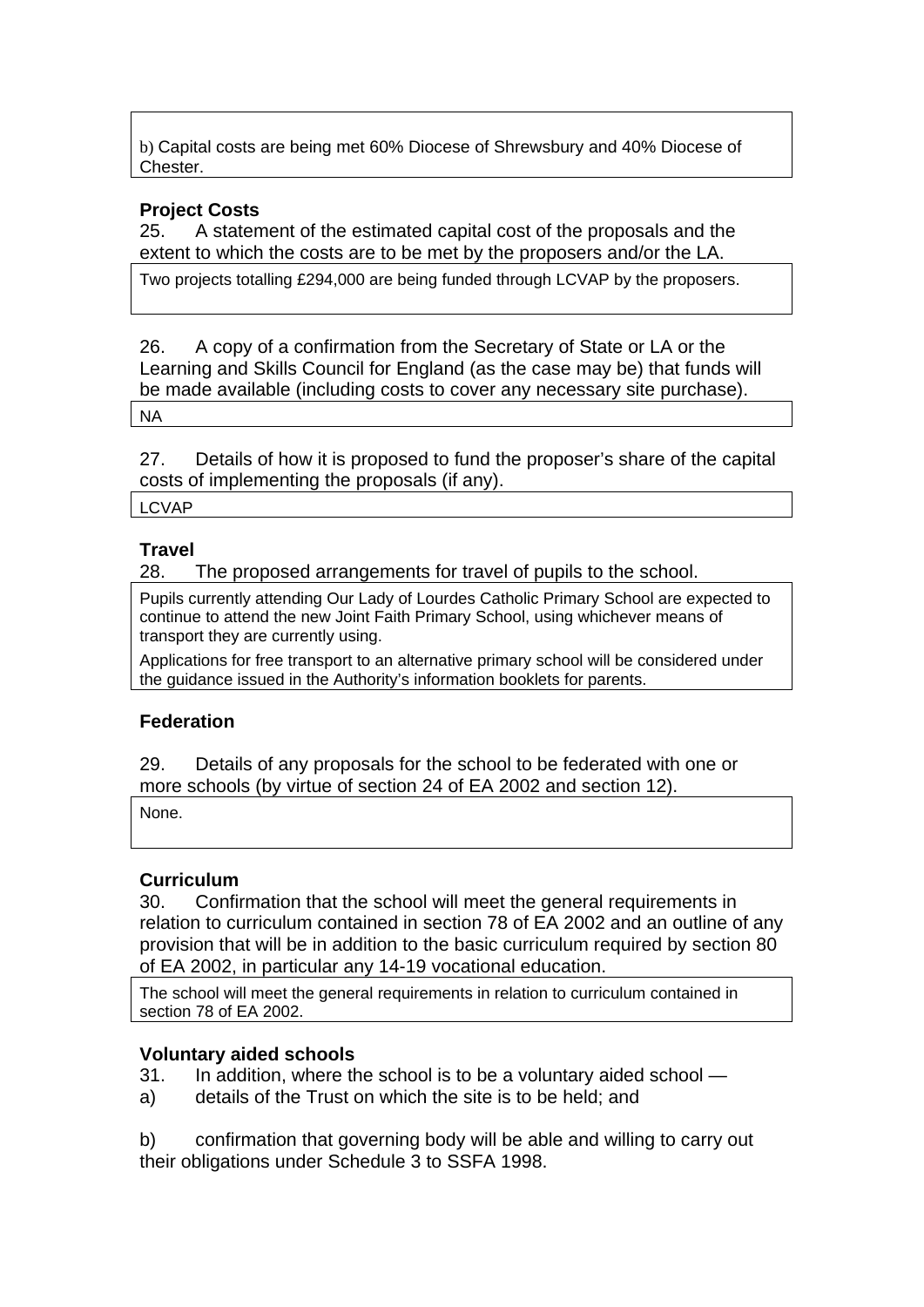The Governing Body is willing and able to carry out their obligations as laid down under Schedule 3 to SSFA 1998.

### **Staff**

32. Not applicable – removed by amending Regulations.

### **Foundation Schools**

33. Where the school is to be a foundation school, confirmation as to whether the new school —

a) will have a foundation established otherwise than under SSFA 1998 and, if so, the identity of that foundation;

b) will belong to a group of schools for which a foundation body acts under section 21 of SSFA 1998; or

c) will not fall within sub-paragraph (a) or (b). NA

34. Where the school is to be a foundation school which has a foundation: a) the name of the foundation where known;

b) the rationale for the foundation and the particular ethos that it will bring to the school;

c) the details of membership of the foundation, including the names of the members;

d) the entitlement to appoint charity trustees and the number of trustees to be appointed;

e) the proposed constitution of the governing body;

f) details of the foundation's charitable objects;

g) where the majority of governors are to be foundation governors, a statement that a parent council will be established in accordance with section 23A of EA 2002;

h) a statement that the requirements set out in the School Organisation (Requirements as to Foundations) (England ) Regulations will be met;

i) a statement of how the foundation will contribute to the advancement of education at the school and how it is envisaged it will help to raise standards; and

j) a statement of how the foundation will contribute to the advancement of community cohesion and the impact the foundation will have on the diversity of school provision in the area.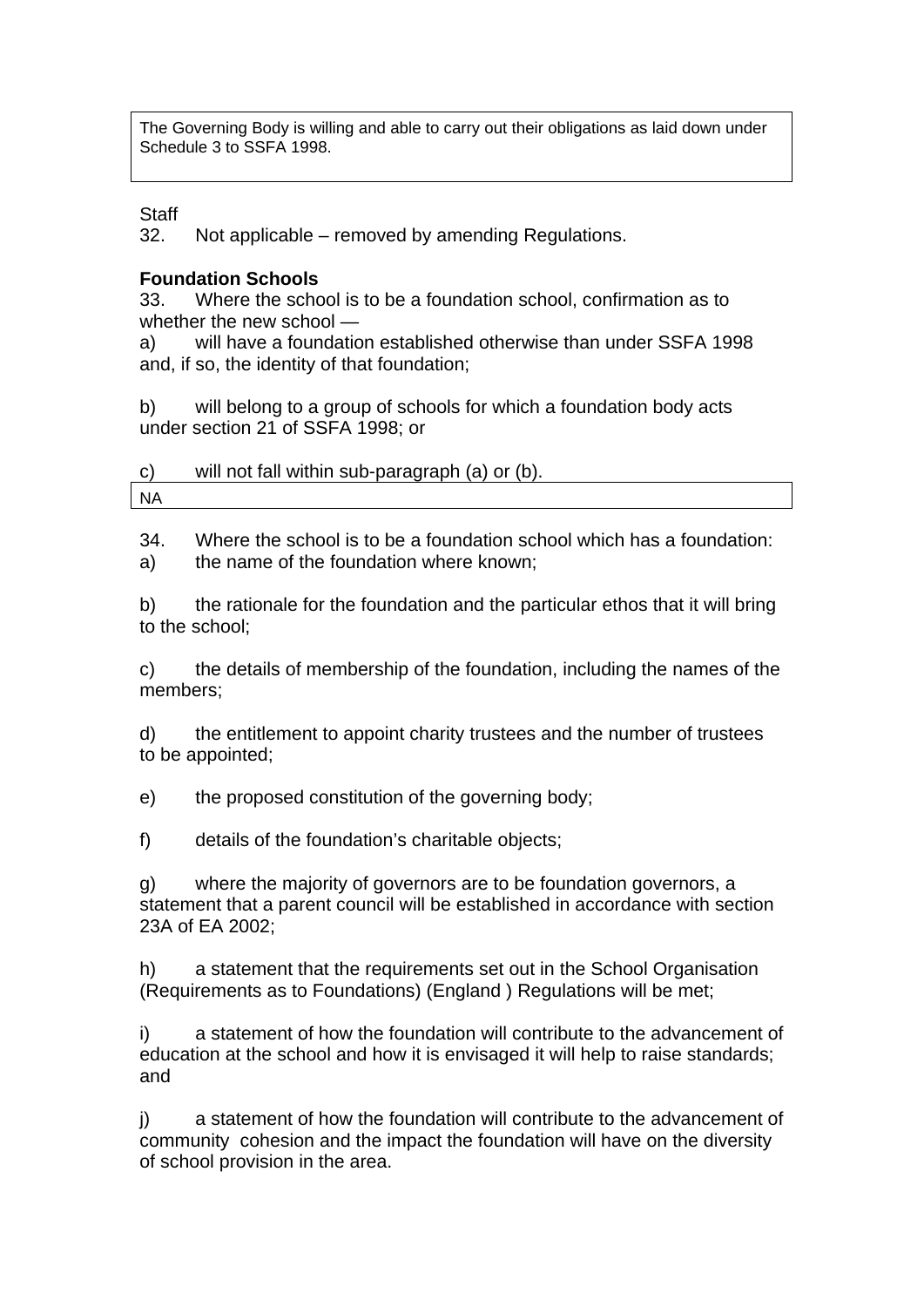NA

### **Special educational needs**

35. Information as to whether the school will have provision that is recognised by the LA as reserved for children with special educational needs and, if so, the nature of such provision and the proposed number of pupils for whom such provision is to be made.

NA

36. Details of the proposed policy of the school relating to the education of pupils with special educational needs.

The school will have a special needs co-ordinator (SENCO) who helps children with SEN, sometimes by helping the child's own class or subject teachers to plan and prepare work and sometimes by providing or arranging additional teaching, perhaps individually or in a small group.

The school will follow the SEN processes and procedures set out in the Authority's Special Needs Handbook. These processes and procedures are governed by the 1996 Education Act (as amended by the SEN and Disability Act, 2001) and regulations made under that Act, notably the Education (Special Educational Needs) Regulations; and the 2001 SEN Code of Practice and the Disability Code of Practice.

37. Where the school will replace existing educational provision that would be recognised by the LA as reserved for children with special educational needs:

a) a statement on how the proposer believes the proposal is likely to lead to improvements in the standard, quality and/or range of educational provision for these children;

b) details of the specific educational benefits that will flow from the proposals in terms of —

i) improved access to education and associated services including the curriculum, wider school activities, facilities and equipment with reference to the LA's Accessibility Strategy;

ii) improved access to specialist staff, both education and other professionals, including any external support and/or outreach services;

iii) improved access to suitable accommodation; and

| iv) |  |  | improved supply of suitable places. |  |
|-----|--|--|-------------------------------------|--|
|-----|--|--|-------------------------------------|--|

NA

### **Relevant experience of proposers**

38. Evidence of any relevant experience in education held by the proposer, or proposers (other than a local authority) including details of any involvement in the improvement of standards in education.

Both Dioceses have been heavily involved in education provision over many years with a long record of encouraging improved educational standards in the large number of schools for which they hold responsibility.